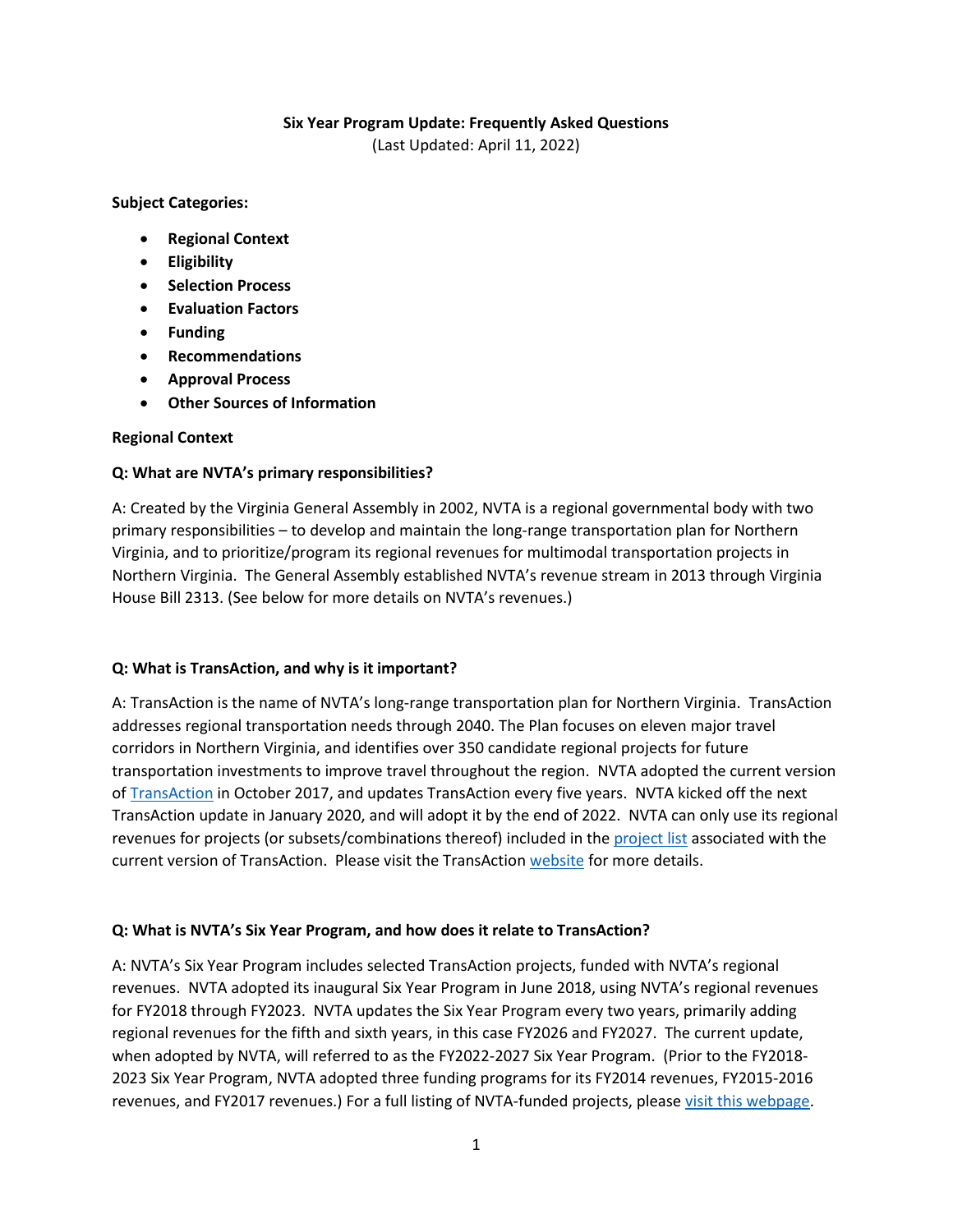### **Eligibility**

### **Q: Who is eligible to apply for NVTA regional revenues?**

A: NVTA's member jurisdictions, comprising the four counties and five cities in Northern Virginia, are eligible to apply. These include the Counties of Arlington, Fairfax, Loudoun, and Prince William, and the Cities of Alexandria, Fairfax, Falls Church, Manassas and Manassas Park. In addition, the five largest towns in Northern Virginia (Towns of Dumfries, Herndon, Leesburg, Purcellville and Vienna), transit agencies, and selected Commonwealth/regional agencies may apply. Smaller towns may apply, but only through their respective county, not directly to NVTA. Private corporations, associations, and individual citizens are not eligible to apply. Eligible jurisdictions and agencies decide which project applications to submit to NVTA, in response to NVTA's Call for Regional Transportation Projects. Applicants have their own local processes for deciding which projects to submit to NVTA, but each must provide a formal resolution from its Governing Body for each project application.

## **Q: Which projects are eligible for NVTA regional revenues?**

A: Projects (or subsets/combinations thereof) included in the [project list](https://nvtatransaction.org/wp-content/uploads/2017/10/TransActionPlanProjectList.pdf) associated with the current version of [TransAction,](https://nvtatransaction.org/wp-content/uploads/2017/10/TransActionPlan.pdf) the long-range transportation plan for Northern Virginia.

### **Q: Can NVTA fund projects outside Northern Virginia?**

A: Generally, no, even though such projects are included in TransAction. There are a couple of exceptions. First, NVTA can fund projects that extend beyond Northern Virginia in order to be functionally complete, provided this is not substantive. For example, NVTA has funded purchase of a bus that provides expanded transit service from Northern Virginia to Washington D.C. Second, NVTA can fund projects that extend more substantively beyond Northern Virginia, providing there is a proportionate cost-sharing arrangement with neighboring jurisdictions. For example, NVTA has funded power traction projects for Metrorail lines, for which Maryland and Washington D.C. contributed their share. It is important to note that revenues generated in Northern Virginia that fund NVTA projects must provide congestion relief for Northern Virginians.

### **Q: Can NVTA use regional revenues to maintain infrastructure or subsidize transit services?**

A: No. NVTA can generally only fund new and expanded infrastructure projects. NVTA can fund rolling stock to expand bus and rail service, but cannot fund replacement of rolling stock. NVTA can fund storage/maintenance facilities associated with expansion of transit services. Each applicant must certify that, if a funding application is successful, it will meet the cost of operations and maintenance for the useful economic life of the project.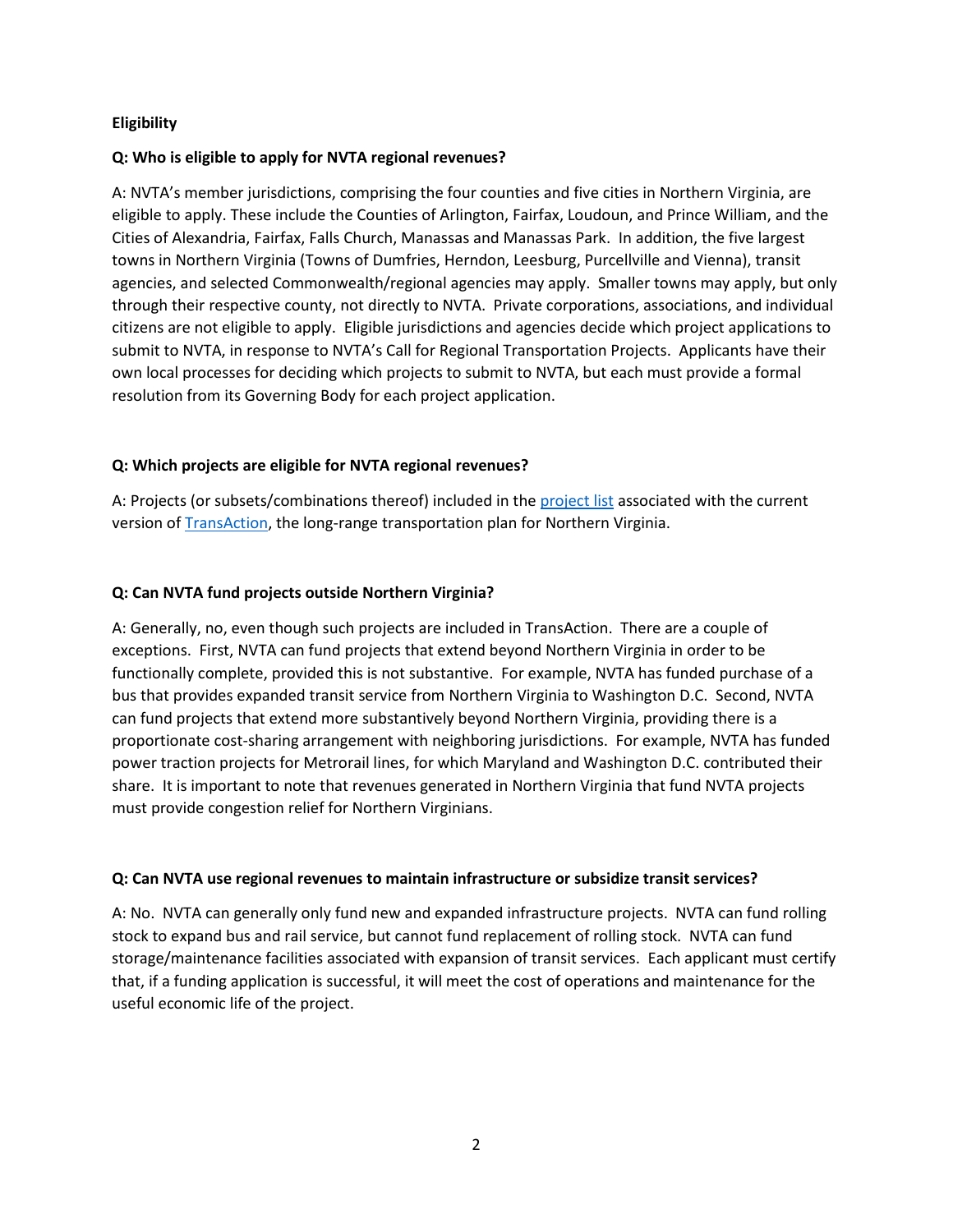### **Q: Is there any limit to the number of applications that a jurisdiction or agency can submit?**

A: No. NVTA does not currently set limits on the number of applications, nor the associated funding requests. NVTA encourages potential applicants to be realistic and strategic when deciding what to submit, with a focus on the factors that make a strong project application.

### **Q: Which modes does NVTA fund?**

A: NVTA is truly multimodal in the projects it funds. Recent examples include highways, bus, bus rapid transit, rail, parking, bicycle, pedestrian, and transportation technology. In addition, NVTA could potentially fund eligible air and waterborne infrastructure projects, together with a range of emerging modes.

### **Q: Can NVTA fund studies?**

A: It depends on the scale of the study. NVTA prefers eligible applicants to fund their own studies to evaluate concepts and determine feasibility. NVTA will occasionally fund studies for projects whose scope crosses multiple jurisdictions, or would have a widespread regional impact. Generally, NVTA funds project phases such as engineering/design, right of way/utility relocation, construction, and asset acquisition (individual or multiple phases.)

### **Overview of NVTA's Project Selection Process**

### **Q: How does the Six Year Program relate to TransAction, NVTA's long-range transportation plan?**

A: NVTA's two primary responsibilities are development of, and updates to, (a) TransAction and (b) NVTA's Six Year Program. Projects funded in the Six Year Program (using NVTA's regional revenues) must be included in the analysis and project list for the current version of TransAction. However, inclusion of a project in TransAction does not guarantee NVTA will use its regional revenues to fund the project.

## **Q: How often does NVTA update the Six Year Program?**

A: Every two years. Initially, NVTA adopted a series of one or two-year funding programs prior to the adoption of its inaugural Six Year Program for FY2018-2023, followed by the FY2020-2025 Six Year Program.

### **Q: What does NVTA consider in its project selection process?**

A: Broadly, there are four (unweighted) components in NVTA's holistic approach to project evaluation and selection: eligibility, quantitative factors, qualitative factors and public comment. Preceding FAQs describe eligibility requirements. The following FAQs describe the other three components.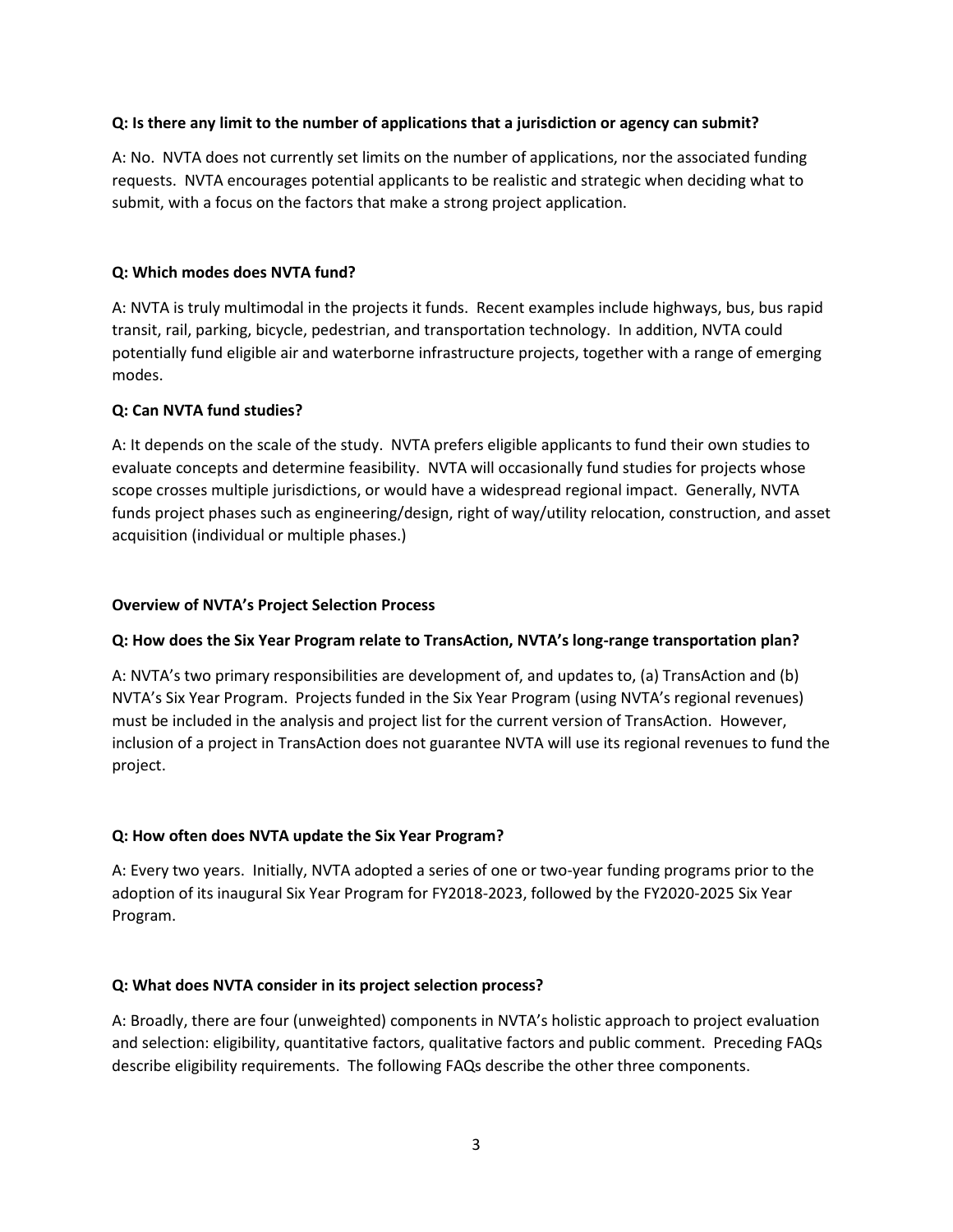#### **Q: How does NVTA use the project application and supporting materials in its evaluation?**

A: Applicants must submit their project applications through a password-protected online portal, which ensures a standardized set of responses is available to NVTA for consistent evaluations using quantitative and qualitative factors. Applicants must upload evidence of their governing body's resolution in support of each application, and certify they will adhere to some standard business practices should their project be approved. Optionally, applicants may upload additional documents that they consider support their respective applications, e.g. layout sketches, traffic/ridership analyses, and engineering reports. These optional supporting materials provide NVTA staff with additional contextual information that, in some cases, enhances NVTA's analysis. However, the standardized information is the primary driver of NVTA's analysis.

#### **Q: Does NVTA use a computer model?**

A: Yes. NVTA uses a computer simulation model in the development of TransAction and for the quantitative evaluations of candidate projects in the Six Year Program. For consistency, NVTA uses the same travel demand patterns in its model as those developed by the National Capital Region's Transportation Planning Board (TPB) for the Washington D.C. metropolitan area. NVTA uses a more detailed description of the multimodal transportation system in its model than that used by TPB. This enables more granular modeling and analysis. NVTA is currently developing in-house modeling skills and tools. However, NVTA will outsource computer-modeling work for the FY2022-2027 Six Year Program.

### **Q: Where does public comment fit in NVTA's process?**

A: Public comment is an important component in the development of both TransAction and NVTA's Six Year Program. For the FY2022-2027 Six Year Program, the public comment period begins on April 15, 2022 and ends at 11:59pm on May 22, 2022. NVTA will hold an Open House on May 4, 2022 (at VDOT's NoVA District office) and a Public Hearing on May 10, 2022 (at NVTA's offices). NVTA staff will not develop project recommendations until after the conclusion of the public comment period.

### **Evaluation Factors**

### **Q: What quantitative factors does NVTA use in its evaluation?**

A: NVTA uses model simulations to estimate three quantitative factors: congestion reduction relative to cost (CRRC) ratios, TransAction project ratings, and Long Term Benefit. NVTA uses an independent consultant to undertake model simulations using a computer model, based on the Transportation Planning Board's regional travel demand model, calibrated to the current traffic patterns and intensity in the region.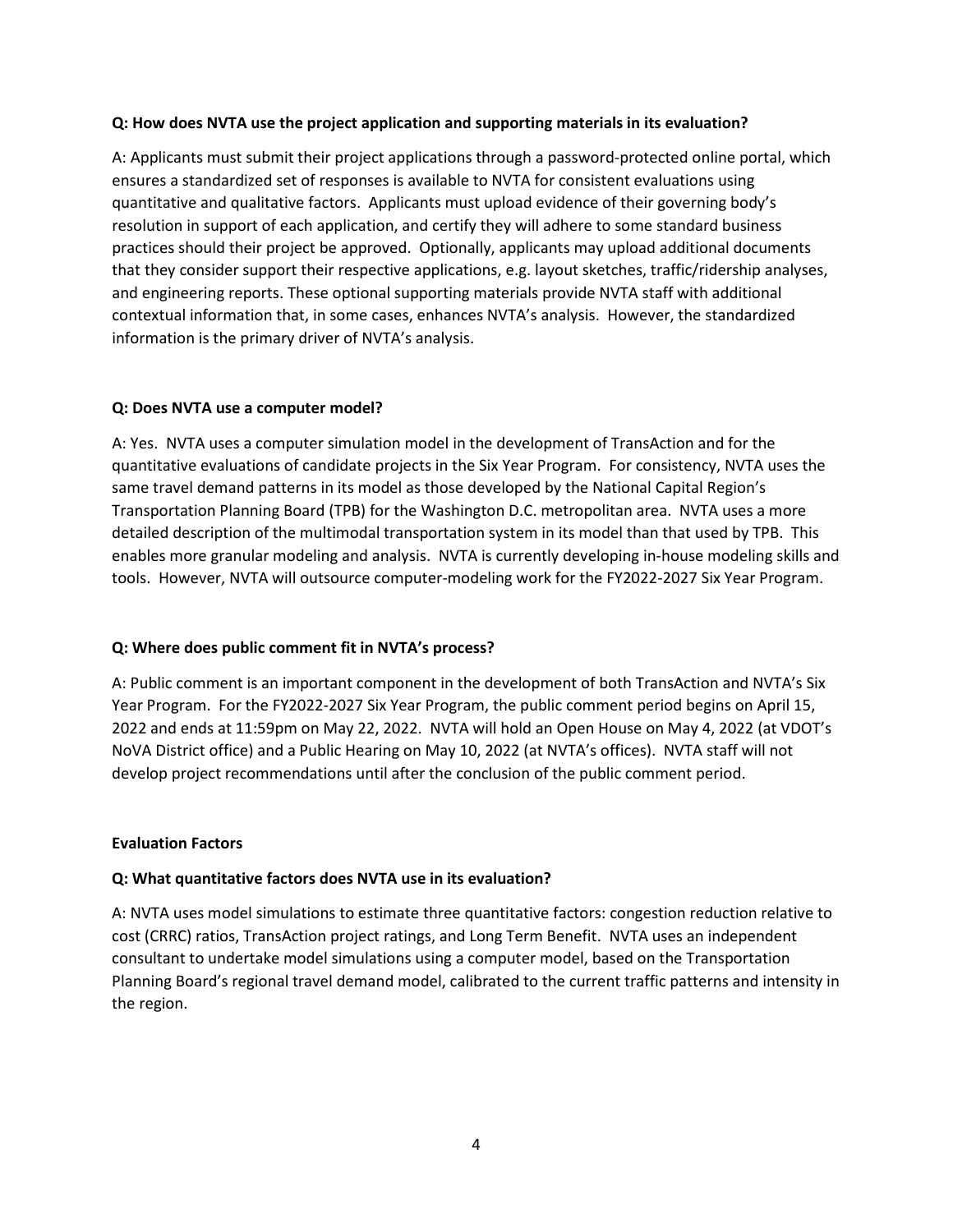#### **Q: What are project CRRC ratios?**

A: Virginia House Bill 2313, enacted in 2013, requires NVTA to give priority to projects that achieve the greatest congestion reduction relative to cost (CRRC). This is the starting point for NVTA's project evaluations, with the project evaluation summary ranked by these ratios. The model estimates daily person hours of delay individually for each candidate project. NVTA staff convert these daily estimates to annual estimates of the reduction in delay for the years 2030 and 2045. NVTA staff then extrapolates these numbers for the years in between (and prior years where applicable) and sums them from the year of opening to the year 2045. Finally, NVTA staff divides the cumulative person hours of delay reduction by the total project cost to derive CRRC ratios. (Note – NVTA uses total project cost, not funding request, to ensure comparable CRRC ratios.) For consistency, NVTA's calculation of CRRC ratios is model-based, and does not rely on analyses developed by applicants.

### **Q: What are TransAction project ratings?**

A: The TransAction project rating utilizes 10 weighted performance measures used to evaluate the NVTA's long-range plan, TransAction. These measures include person hours of delay, accessibility, resilience, safety, etc. NVTA approved the measures, and associated weights, following a collaborative process with citizens, stakeholders, and its committees. The model estimates the value for each measure for the year 2045, with and without the candidate projects (as a group) and calculates the difference for each measure, before combining them to get a single weighted rating for each project. Virginia House Bill 599, enacted in 2012, requires this analysis, which provides a sense of relative congestion impact but without reference to cost. See the TransActio[n website](https://nvtatransaction.org/evaluating-transportation-projects/) for more information.

### **Q: What is Long Term Benefit?**

A: Virginia House Bill 2313, enacted in 2013, requires NVTA to ensure that, over the long term, each of NVTA's nine member jurisdictions receive a 'benefit' that is approximately equal to the share of NVTA revenues attributed to each jurisdiction. Subsequently, NVTA approved a set of 'Principles' in December 2014 that outlined how Long Term Benefit should be calculated, and when. NVTA staff developed a detailed methodology for the FY2020-2025 Six Year Program that provided an initial assessment of the status of Long Term Benefit for each member jurisdiction. The model considered all projects that have received NVTA regional revenues and estimated the benefit using two different approaches, and summed the results for each jurisdiction. For this analysis, NVTA staff allocated the Long Term Benefit associated with NVTA-funded projects in towns and for transit agencies to the relevant member jurisdictions. The FY2022-2027 Six Year Program will be the second NVTA funding cycle in which Long Term Benefit is a potential factor. The detailed methodology will be similar to the FY2020-2025 Six Year Program, with NVTA staff grading the Long Term Benefit status into one of three categories – less than, more than, or approximately equal to the share of NVTA revenue associated with each jurisdiction. Long Term Benefit assessments are only applicable to NVTA's nine member jurisdictions. Those member jurisdictions include the Counties of Fairfax, Loudoun, Arlington and Prince William, and the Cities of Alexandria, Fairfax, Falls Church, Manassas and Manassas Park.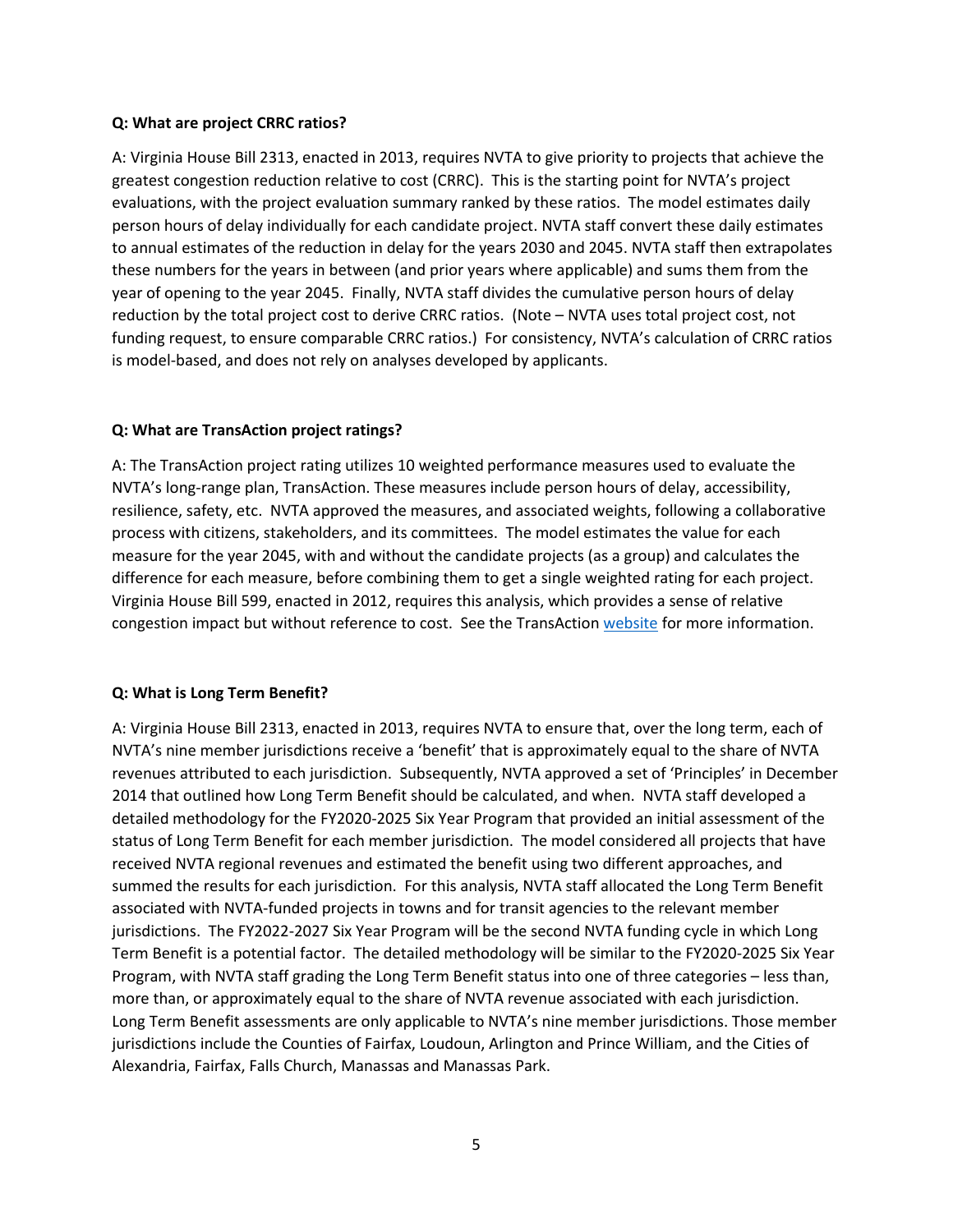### **Q: What qualitative factors does NVTA use in its evaluation?**

A: NVTA considers a range of qualitative factors for each project evaluation, including whether NVTA has previously allocated funding to the project, funding gaps, non-NVTA funding, past performance with NVTA-funded projects, support by neighboring jurisdictions, and other factors that may be projectspecific. NVTA also gathers information regarding local priority and project readiness, although these factors have a relatively minor role in project evaluation. Finally, NVTA considers modal and geographic balance.

### **Q: How does NVTA evaluate qualitative factors?**

A: As the name implies, qualitative factors are not precise and require some interpretation. NVTA staff consequently avoid evaluating such factors using an algorithm. Instead, NVTA staff objectively grade qualitative factors for each project to reflect the extent to which such factors are in play, generally on a six-point scale.

## **Q: How does NVTA take account of projects that have already received NVTA regional funding?**

A: NVTA refers to projects that have previously received NVTA funding allocations as 'continuation' projects. NVTA is not obligated to fund such continuation projects to completion as a first priority, although applicants may have a reasonable expectation that NVTA will do so eventually, absent other funding sources.

## **Q: How does NVTA take account of project funding gaps?**

A: Projects that can demonstrate that the requested NVTA funds, if approved, will enable full construction of the project will receive a higher grade than those that do not. The grade reflects either the absolute size of the funding gap or the proportion of total project cost that is not funded, whichever is the higher.

## **Q: How does NVTA take account of local prioritization of projects?**

A: NVTA requests applicants prioritize their project applications. As noted above, this factor has a relatively minor role in project evaluation, because NVTA's primary focus is on regional, not local, factors.

## **Q: How does NVTA take into account external funding?**

A: Projects that can demonstrate a high level of committed funds from other sources receive a higher grade than those that do not. The grade reflects either the absolute amount of committed funds or the proportion of total project cost covered by committed funds, whichever is the higher. Eligible external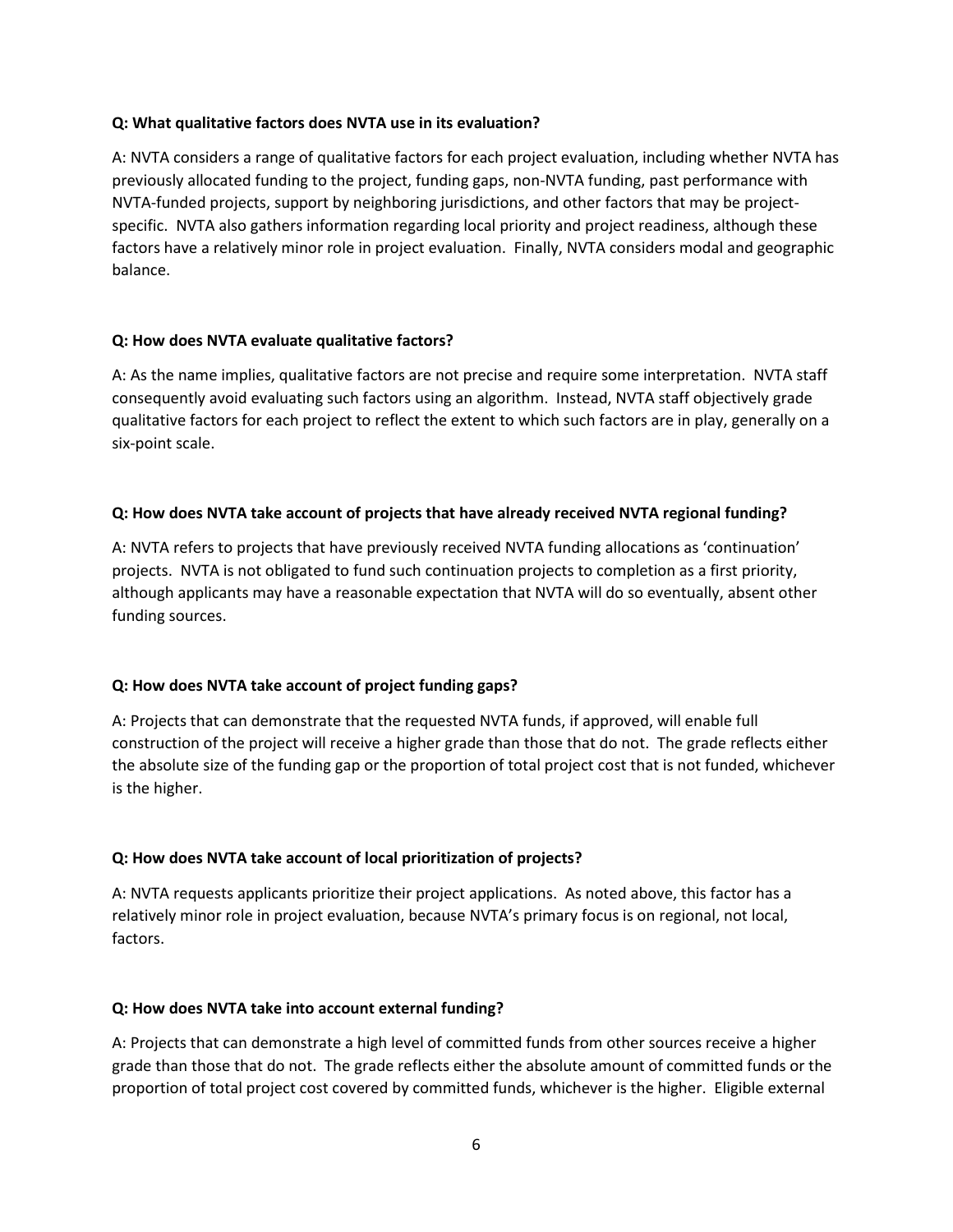funds include non-NVTA funding sources of any kind, as well as NVTA local (30 percent) revenues. Previous NVTA regional funds are not included in the evaluation of other committed funds. NVTA staff only include committed funds in this evaluation, and disregard pending (or future) funding requests to NVTA or other funding entities.

### **Q: How does NVTA take into account past performance?**

A: NVTA looks at past performance at the applicant level (across all previously funded projects) and, in the case of continuation projects, at the individual project level. It is important to understand that NVTA regional revenue allocations are not grants. Instead, NVTA reimburses project expenses based on accurate and complete reimbursement requests. NVTA refers to the cumulative amount of paid reimbursement requests as 'drawdown.' NVTA considers three past performance factors (at the applicant and project levels) – percent of drawdown compared to expected drawdown, percent of drawdown compared to total allocated regional revenues, and the rate of drawdown activity relative to the number of active Standard Project Agreements (SPAs). Projects that can demonstrate a high level of activity for each factor receive higher grades than those that do not.

### **Q: How does NVTA take into account project readiness?**

A: NVTA looks at project readiness in two ways – expected first fiscal year of drawdown and year of project opening. Projects that can demonstrate the earliest level of activity receive a higher grade than those that do not for each factor. As noted above, these factors have a relatively minor role in project evaluation, due to optimism bias.

## **Q: What does NVTA mean by geographic and modal balance?**

A: NVTA staff will consider the entire package of recommended projects as a group, and adjust for modal and geographic balance, to ensure a reasonable distribution of the recommended projects across the region and by transportation mode.

### **Funding**

## **Q: What are the sources of NVTA's revenue?**

A: The General Assembly enacts legislation that stipulates the annual revenue sources for NVTA. Based on FY2021 (the most recently audited period), NVTA revenues consisted of:

Sales Tax: 83.0% Grantors Tax: 7.5% NOVA Transportation District Transfer: 5.7% Interstate Operations and Enhancement Program Transfer: 3.8%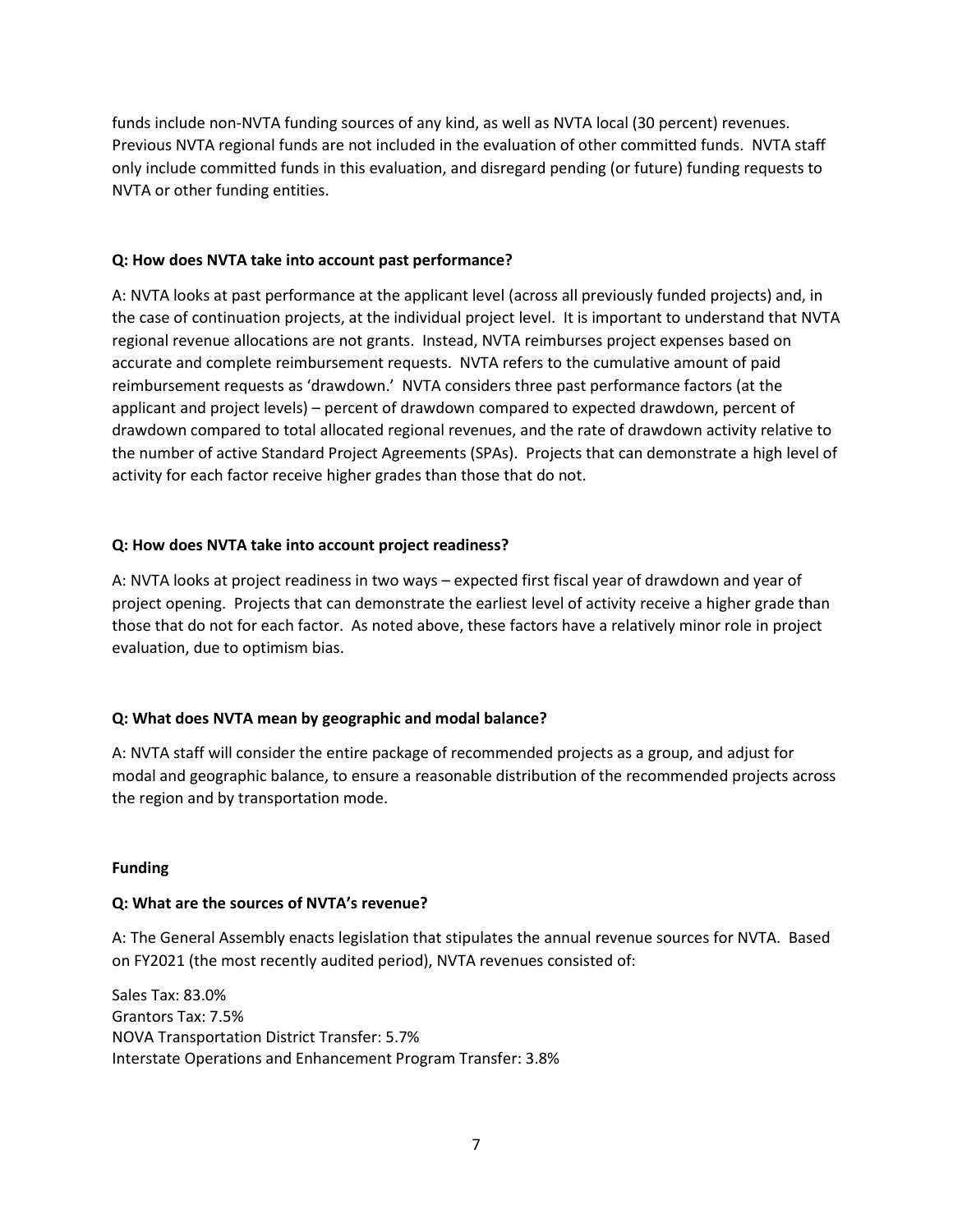### **Q: Does NVTA allocate all its revenue to the Six Year Program?**

A: No. Per Virginia Code, NVTA allocates its revenues to two accounting funds, the Regional Revenue Fund (70 percent of revenue) and the Local Distribution Fund (30 percent of revenue). NVTA funds the Six Year Program from the Regional Revenue Fund deploying 70 percent of revenues received to projects determined solely by NVTA. NVTA allocates the Local Distribution Fund revenue to member jurisdictions (counties and cities in Northern Virginia) for transportation purposes of their choice, contingent on successfully completing an annual certification on the prior use of those funds.

### **Q: How does NVTA estimate its revenue for the Six Year Program?**

A: NVTA adopts long-term revenue estimates typically three to four years in advance of a funding cycle. NVTA develops estimates with a very conservative nature targeted to result in some mid-cycle positive variances. Under the direction of the NVTA's Finance Committee, NVTA staff recommends revenue projections and Six Year Program funding levels to NVTA for final approval and appropriation.

# **Q: How is COVID-19 affecting NVTA's revenue, and what is the impact on the NVTA's Six Year Program?**

A: Once permitted by the US Supreme Court, the General Assembly's application of sales tax to remote sales (internet based), combined with the economic pivot to internet versus bricks and motor stores, resulted in sales tax remaining a strong and stable source of revenue during the pandemic. NVTA is anticipated to adopt revised and additional (FY2026/27) revenue projections in late spring of 2022.

### **Recommendations**

## **Q: How much will NVTA allocate to the FY2022-2027 Six Year Program?**

A: Post pandemic revised and additional (FY2026/27) revenue projections are anticipated to be adopted by NVTA in late spring 2022.

### **Q: How does NVTA combine all the evaluations factors into project recommendations?**

A: NVTA staff will develop project recommendations after completion of the public comment period and finalization of the available amount. First, NVTA staff will rank the projects using the CRRC ratios (described above), and identify an initial group of projects for which the associated cumulative funding requests equal the available funding amount. Second, NVTA staff will consider qualitative and other quantitative factors, and public comment associated with each of these highest-performing projects. In some cases, NVTA staff may suggest reduced (or zero) funding for some projects in this initial group. Third, NVTA staff will add projects that offset lower CRRC ratios with other strong attributes. Finally, NVTA staff will consider the entire package of recommended projects as group, and adjust for modal and geographic balance, to ensure a reasonable distribution of the recommended projects across the region and by mode.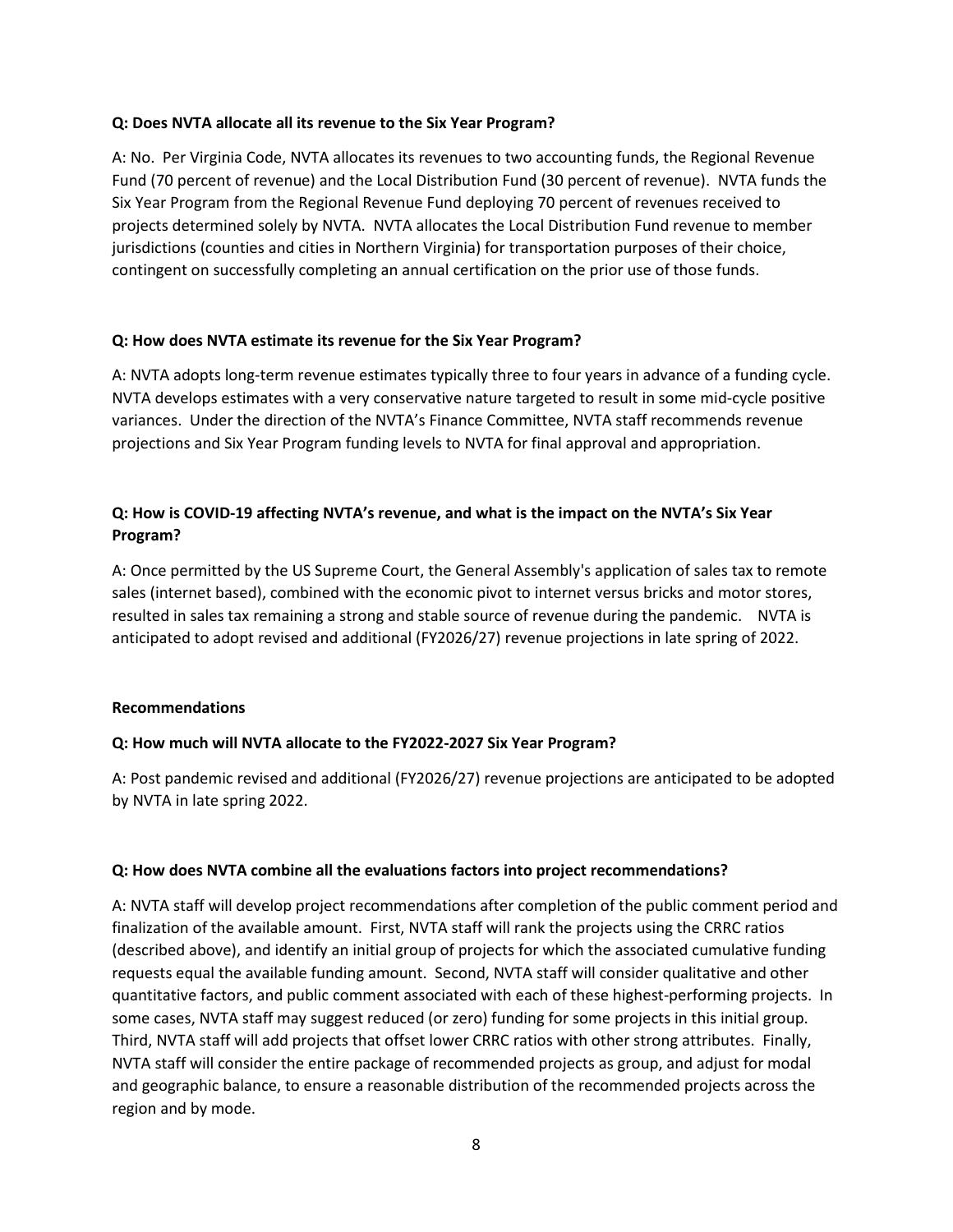### **Q: Does NVTA set aside funding allocations for different types of project?**

A: No, NVTA applies a single consistent methodology to all projects. Set asides are not consistent with the requirements of Virginia Code.

### **Q: For projects approved for funding, does NVTA meet their funding request in full?**

A: Not necessarily. Due to the high demand for NVTA's regional revenues, NVTA will sometimes allocate less funding than requested. If this occurs, NVTA will try to allocate sufficient funds to enable completion of entire phases, thereby enabling projects to partially advance.

### **Q: When will NVTA publish staff recommendations?**

A: June 2022.

### **Q: How will NVTA review the recommendations?**

A: NVTA will review the staff recommendations with its two statutory advisory committees in June 2022. These are the Technical Advisory Committee (TAC) and the Planning Coordination Advisory Committee (PCAC). NVTA's standing committee, the Planning and Programming Committee, will consider the TAC and PCAC recommendations prior to developing its own recommendations. These will advance to NVTA for action in July 2022.

### **Approval Process**

## **Q: Who approves funded projects?**

A: NVTA is the sole decision-making body. NVTA may accept the project selection recommendations in full. However, NVTA has the discretion to modify these recommendations prior to approval, provided it documents the reasons.

## **Q: When will this happen?**

A: NVTA is expected to adopt the Six Year Program at its July 2022 meeting.

### **Q: Does the Commonwealth of Virginia have a say in the approval process?**

A: Not directly. However, NVTA includes representatives of the Commonwealth of Virginia. There are two gubernatorial appointees – the Northern Virginia Commonwealth Transportation Board (CTB) member and a citizen appointee – who are voting NVTA members. Other voting members include local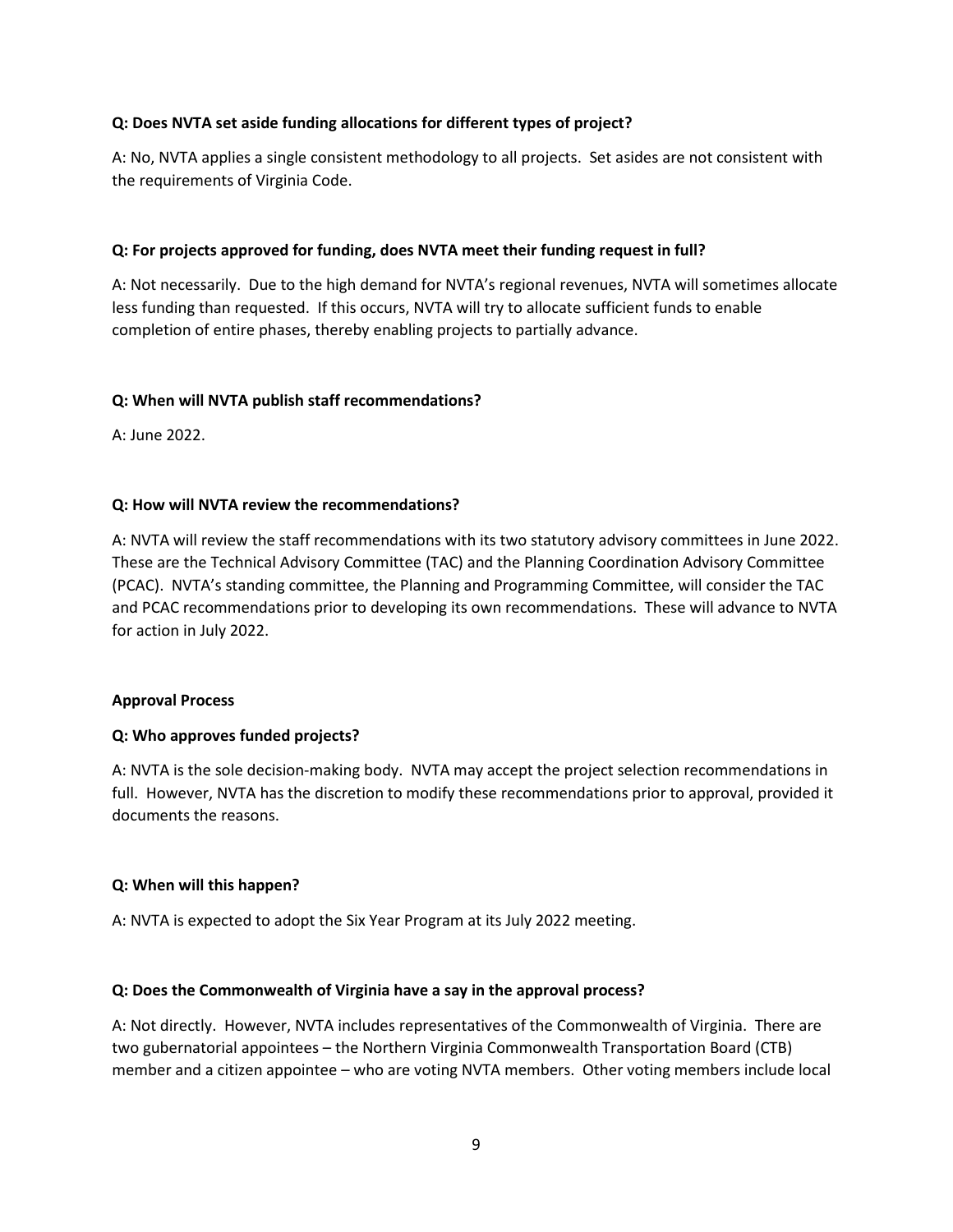representatives (one senator, one delegate, and one other.) Furthermore, the VDOT NOVA District Administrator and the Director of DRPT are non-voting NVTA members.

### **Q: What is the difference between adoption and appropriation?**

A: NVTA 'adopts' the Six Year Program, which comprises 'approved' projects with an 'allocation' of future regional revenues. However, the projects cannot receive NVTA's regional revenues until NVTA has 'appropriated' project funds as part of its annual budget/appropriation cycles. Subject to availability of sufficient funds in any given fiscal year, project applicants have a large say in determining when appropriation will occur.

### **Q: When will appropriation happen?**

A: Typically, NVTA's annual appropriation occurs in March or April, preceding the start of the fiscal year on July 1.

### **Q: Are there any conditions attached to projects using NVTA regional revenues?**

A: Yes, there are numerous conditions related to contract administration, reimbursement requests, progress reporting, and coordination of public facing activities. For example, successful applicants must enter into a Standard Project Agreement (SPA) with NVTA, and update the SPA when circumstances change. NVTA does not issue grants. Instead, NVTA reimburses regional revenues based on accurate and complete reimbursement requests. NVTA returns unexpended funds to the Regional Revenue Fund for allocation as part of future Six Year Program updates. Applicants must provide monthly status reports, and coordinate with NVTA staff regarding public information meetings and project milestone celebrations, such as groundbreakings and ribbon-cutting ceremonies.

## **Q: For unsuccessful applicants, are there other funding sources for their projects?**

A: Yes, there are a wide variety of local, regional, state, and federal funding programs, including NVTA's Local Distribution Fund (30 percent revenues). Unsuccessful applicants can also reapply to NVTA for regional revenues in future Six Year Program updates (every two years.)

# **Q: Do funded projects have to adhere to local, state, and federal project development, permitting and procurement processes and regulations?**

A: Yes, funded projects must follow applicable processes and regulations.